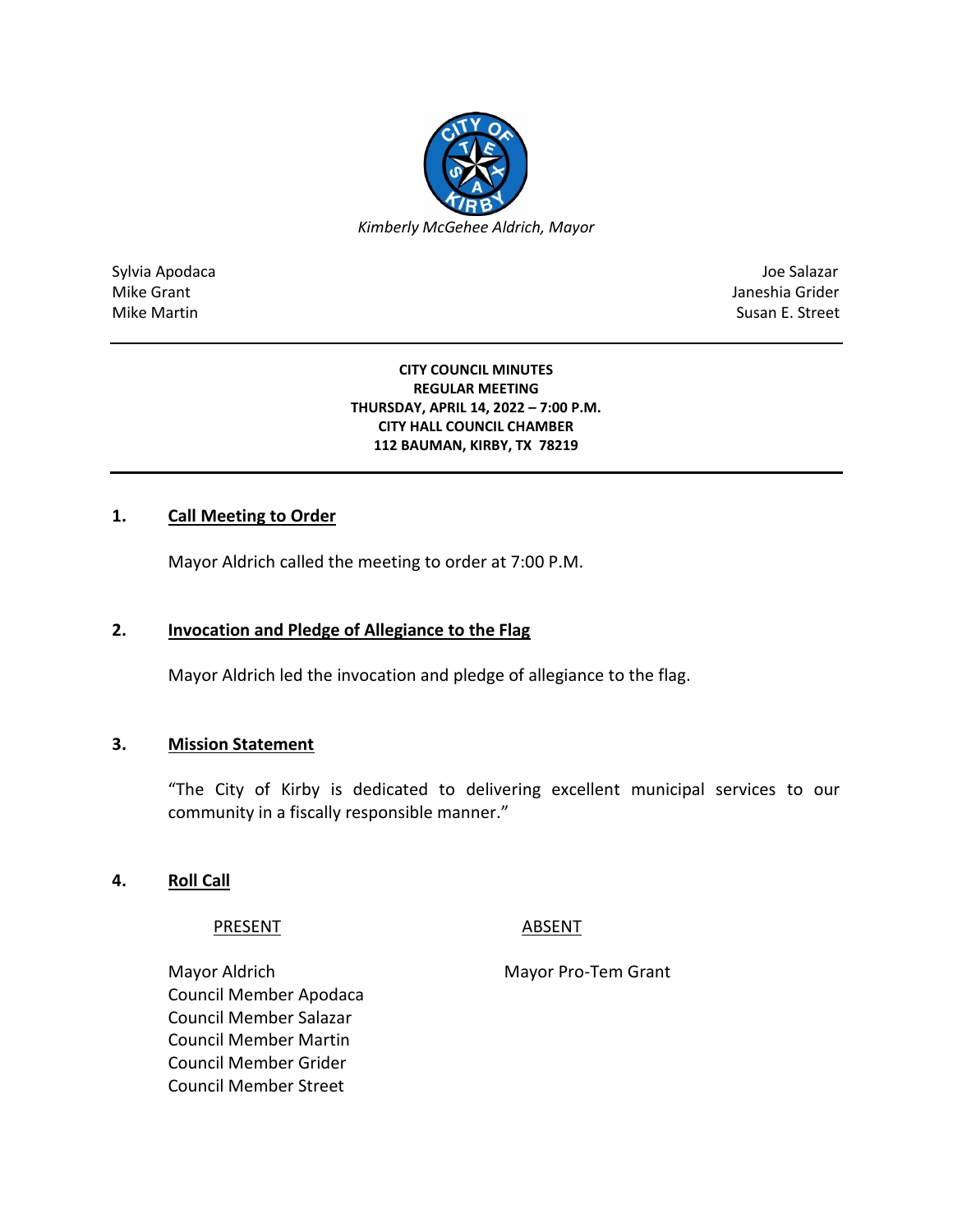## **5. Citizen Participation**

1. Chris Garza – He spoke about staff and council accountability.

2. Helen Bruns – She spoke about the condition of City streets. Taxes paid by residents should pay for the repairs needed on our city streets.

3. Sally Hitt – She thanked Stephanie for the Candidate Forum.

4. Jack Miller – He spoke about an investigation he is conducting. He addressed his concerns with Mayor Pro-Tem Grant.

5. Jack Miller – He said he signed up to speak on items A-G.

6. Patricia Mann – She spoke about the Easter Egg Hunt and thanked everyone who volunteered. She would like to see more events in the City.

7. Ernest Spradling – He spoke about his support for City Manager Vernon.

8. Lisa Pierce – She spoke about her support for City Manager Vernon.

9. Harold Shaw - He spoke about his support for City Manager Vernon.

## **6. Presentations**

## a. Fire Badge Pinning Ceremony – Chief William Hilburn

Chief Hilburn introduced Blake Ferrell and Gunnar Graf. They received their pins and City Secretary swore them in as a Firefighter/EMT of the Fire Department.

## b. Police Badge Pinning Ceremony – Chief Roxanne Cardona

This item will be brought back to the next meeting.

## c. Volunteer Fire Department Board Update – President Casey Hawkins

President Hawkins was not able to attend the Council meeting. Chief Hilburn provided the Kirby Volunteer Fire Department Board update.

## d. National Telecommunicators Week Proclamation - April 10-16

Mayor Aldrich read the proclamation recognizing National Telecommunicators Week – April 10 – 16 and presented it to Chief Cardona, Police Department and Chief Hilburn, Fire Department.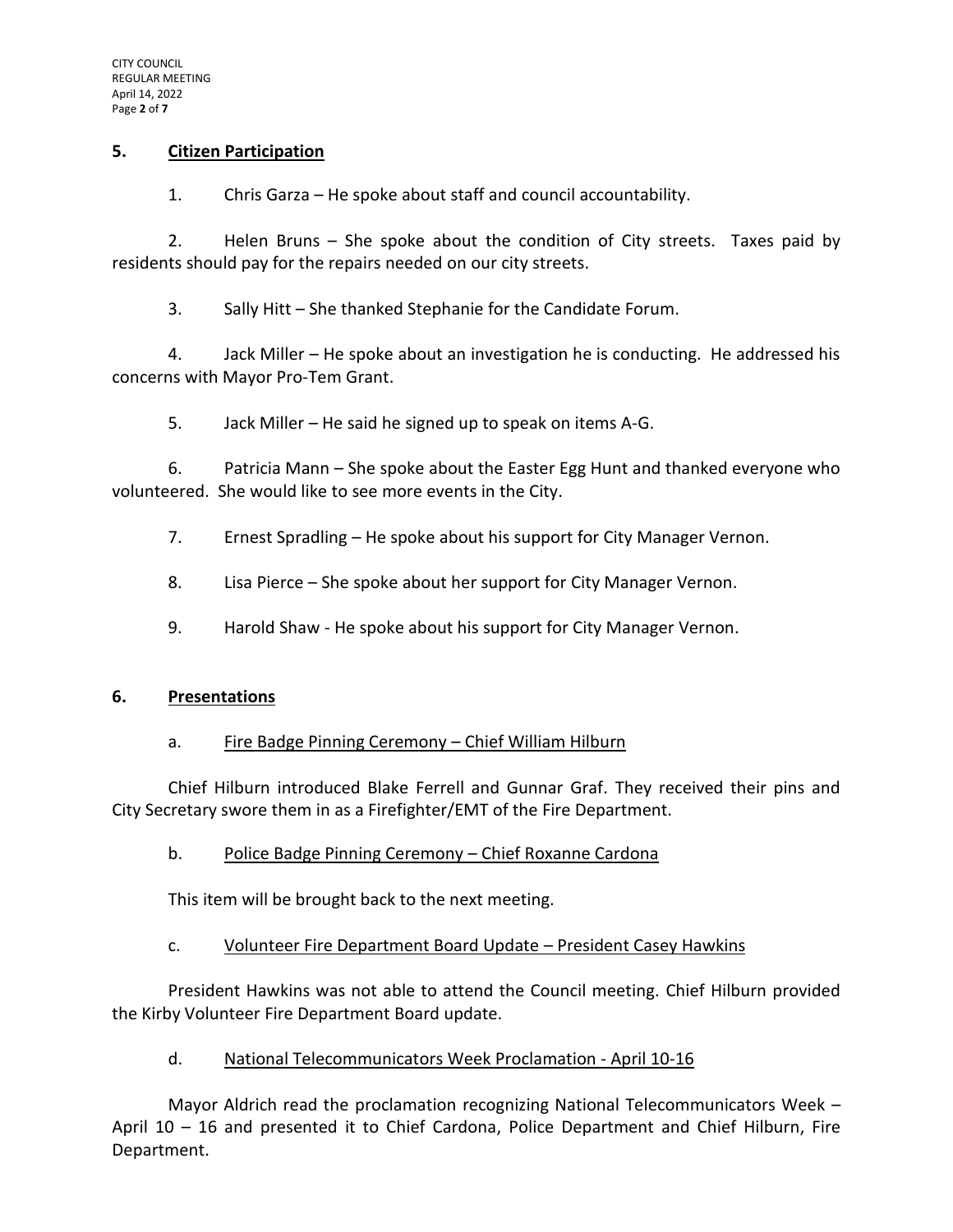## e. Fiesta Decorating Contest Winners Presentation – Beautification And Recycle Committee

Maria Lozano, Chairperson, Beautification and Recycle Committee along Barbara Herb, Alice Moxygemba, Pat Baber and Glenda Ehlers-Curtis recognized the Fiesta Decorating Contest Winners:

Schertz Bank and Trust for best indoor decorations and El Maurita Tacos Dorados for best outdoor.

Third Place - 3911 Starburst Circle; Second Place - 4818 Borchers and First Place and Most Creative - 3310 Buzz Aldrin.

# **7. Consideration Of And Action On Minutes**

# a. Regular Minutes – March 5, 2022

Council Member Street moved to approve the minutes of March 5, 2022; seconded by Council Member Apodaca. The motion carried with a 6-0 vote.

b. Regular Minutes – March 24, 2022

Council Member Apodaca moved to approve the minutes of March 24, 2022; seconded by Council Member Grider. The motion carried with a 6-0 vote.

# **8. General Discussion And Possible Action**

a. Discussion And Possible Action On Ordinance No. O-2022-911 An Ordinance Repealing Sections 30.01 – 30.10 Of The Code Of Ordinances Of The City Of Kirby Relating To The City Council And Its Rules Of Procedure And Rules For Citizen Participation At Meetings And Adopting New Sections 30.01 – 30.10 Of The Code Of Ordinances Of The City Of Kirby Relating To The Rules Of Procedure For The City Council And Rules For Citizen Participation At City Council Meetings And Establishing An Effective Date. This Is The First Reading.

Council discussed the ordinance.

Council Member Apodaca moved to accept Ordinance No. O-2022-911 an Ordinance repealing Sections 30.01 – 30.10 of the Code of Ordinances of the City of Kirby relating to the City Council and its Rules of Procedure and Rules for citizen participation at meetings and adopting new Sections 30.01 – 30.10 of the Code of Ordinances of the City of Kirby relating to the Rules of Procedure for the City Council and Rules for Citizen Participation at City Council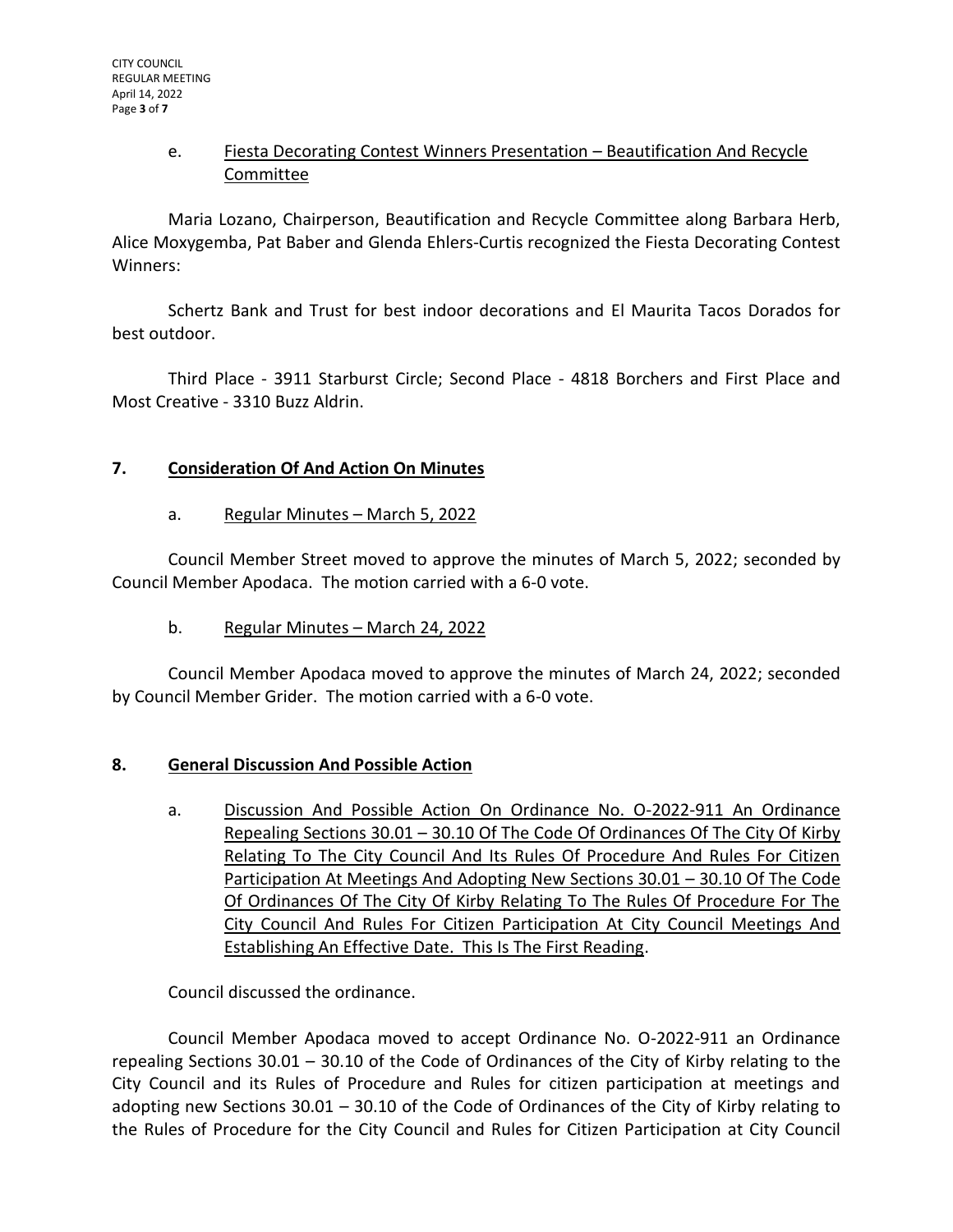Meetings and establishing an effective date; seconded by Council Member Salazar. The motion carried with a 6-0 vote.

#### AYES: 6 NAYES: 0

# b. Discussion And Possible Action On Greater Northeast Little League (GNELL) Installing A Sprinkler System On The Friendship Park Softball Fields.

Doug Wolfe, President, Greater Northeast Little League, asked for permission to install a sprinkler system on the Friendship Park Softball Field. GNELL will pay for the entire cost of the sprinkler system and will maintain the sprinkler system.

Council discussed the proposed location of the sprinkler system and fee to pay for the water being used.

After discussing this, Council Member Martin moved to allow Greater Northeast Little League to install a sprinkler system on the Friendship Park Softball field; seconded by Council Member Salazar. The motion carried with a 4-2 vote.

AYES: 4 NAYES: 2 (Council Members Grider and Street)

# c. Discussion And Possible Action On Engineering Services Proposal From Bain Medina Bain For Alan Shephard Drive Sewer Reconstruction

City Manager Vernon presented the proposal in the packet for civil engineering services Task Order #2 – Alan Shepard Dr. Sewer Reconstruction BMB Project No. P-3897.02. The total for the services is \$50,000.

After Council discussed the proposal Council Member Martin moved to postpone action on engineering services proposal from Bain Medina Bain for Alan Shephard Drive Sewer Reconstruction to the next meeting, seconded by Council Member Grider. The motion carried with a 6-0 vote.

AYES: 6 NAYES: 0

# d. Discussion And Possible Action On Crime Control And Prevention District Fiscal Year 2021-2022 Budget Amendment

Chief Cardona identified the equipment being requested and stated the increase in expenditures is \$82,165.00 in the 2021-2022 Budget. She informed Council that Crime Control & Prevention District approved the 2021-2022 Budget amendment at their last meeting.

Council Member Salazar moved to approve; seconded by Council Member Martin. The motion carried with a 6-0 vote.

AYES: 6 NAYES: 0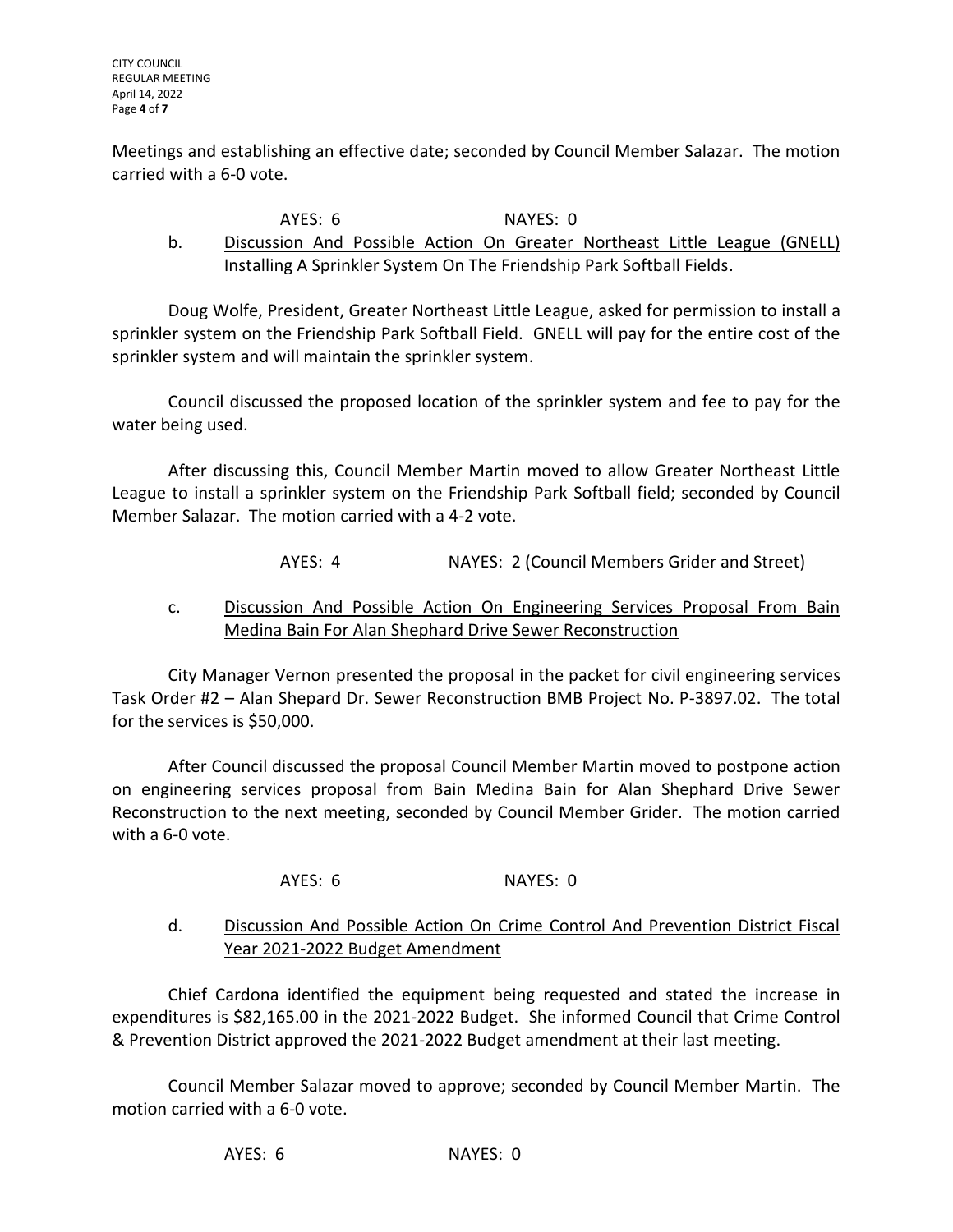# e. Discussion And Possible Action On Appointment Of A Member To The Economic Development Committee

There were not any applications received.

f. Discussion And Possible Action On Burning Brush In The City Of Kirby

Council Member Grider requested this item.

Chief Hilburn presented an overview of our current city ordinance regarding open burning permit requirements for residents. He informed Council that Bexar County has issued a Declaration on burning.

g. Discussion And Possible Action To Authorize The City To Enter Into A Joint Election Agreement With Bexar County Elections Department For Services During Early Voting And Election Day And Authorizing The City Manager To Sign The Memorandum Of Understanding And Joint Election Agreement.

Discusión y posible acción para autorizar a la ciudad a entrar en un acuerdo electoral conjunto con el Departamento de Elecciones del Condado de Bexar para los servicios durante la votación anticipada y el día de las elecciones y autorizar al Gerente de la Ciudad a firmar el Memorando de Entendimiento y el Acuerdo Electoral Conjunto.

Council Member Apodaca moved to authorize the City to enter into a Joint Election Agreement with Bexar County Elections Department for services during Early Voting and Election Day and authorizing the City Manager to sign the Memorandum of Understanding and Joint Election Agreement; seconded by Council Member Grider. The motion carried with a 6-0 vote.

AYES: 6 NAYES: 0

# **9. Executive Session**

a. Deliberation On Review, Evaluation, Duties, Discipline Or Dismissal Of The City Manager. Possible Executive Session Pursuant To Texas Government Code Section 551.074, Personnel Matters.

Mayor Aldrich closed the regular meeting at 8:27 P.M. to go into Executive Session for deliberation on review, evaluation, duties, discipline or dismissal of the city manager. Possible Executive Session pursuant to Texas Government Code Section 551.074, Personnel Matters.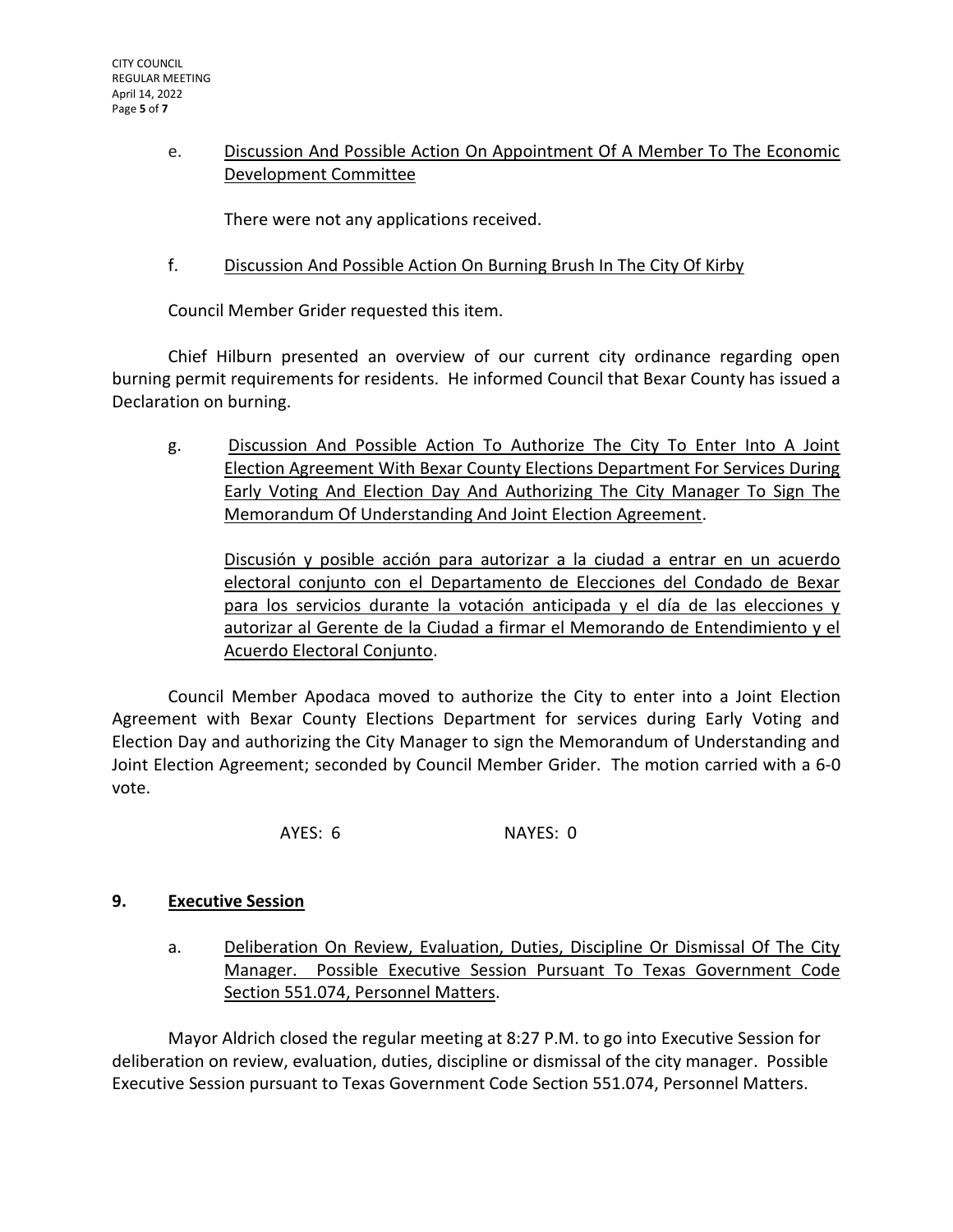#### **10. Reconvene To Open Session**

#### a. Discussion And Possible Action On Review And Evaluation Of The City Manager.

Mayor Aldrich reconvened into open session at 9:42 P.M. and stated there was no action taken in Executive Session.

Council Member Grider moved based on the review and evaluation of the City Manager Vernon to increase her compensation by 4% effective May 1, 2022; seconded by Council Member Martin. The motion carried with a 6-0 vote.

AYES: 6 NAYES: 0

## **11. City Manager Announcements**

## a. Announcements On City Events And Items Of Community Interest.

City Manager Vernon announced City Hall will be closed on April 15, 2022 in observance of Good Friday. She wished everyone a safe and Happy Easter. Effective Wednesday Stage 2 water restrictions go into effect. Spring Community Garage Sale is May 13 - 15, sign up if you want to be on the list of participants. Annual Spring Clean Up May 16 – 22 residents can drop their unwanted items at Public Works, 10 A.M. – 6 P.M. She received a suggestion from a resident that a partnership with the City and some residents to help transport items to Public Works. If anyone is interested in helping transport items, contact City Hall.

# **12. Request And Announcements**

# a. Requests By Mayor And Council Members For Items To Be Placed On Future City Council Agendas And Announcements On City Events/Community Interest

Council Member Street – She said a request was made two times for an investigation of a city employee. She asked that this be placed on the next agenda to show Council is being responsive to requests by residents and to verify there has been no wrong doing. The Senior Center elected a new president, David Barboza and vice president Jessica Zapata Bogardus. The Senior Center will have an Earth Day Senior Appreciation Day on Friday, April 22, 10:00 A.M. – noon. There is more information posted on their Facebook page. Early Voting starts on April 25 and Election Day is May 7. She thanked Kirby residents who sent thoughts and prayers for her husband's family this week. Her mother-in-law was the best and will be missed.

Council Member Grider – She said April is National Child Abuse Prevention month. She wished everyone a Happy Ramadan and thanked Council Member Martin for attending Commissioner's Court. The City of Kirby Youth Outreach event hosted by Semper Fortis Jui Jitsu Free Clinic on April 30, May 28, June 25, noon – 1:00 P.M. at Kirby VFW Post 2059, all ages are